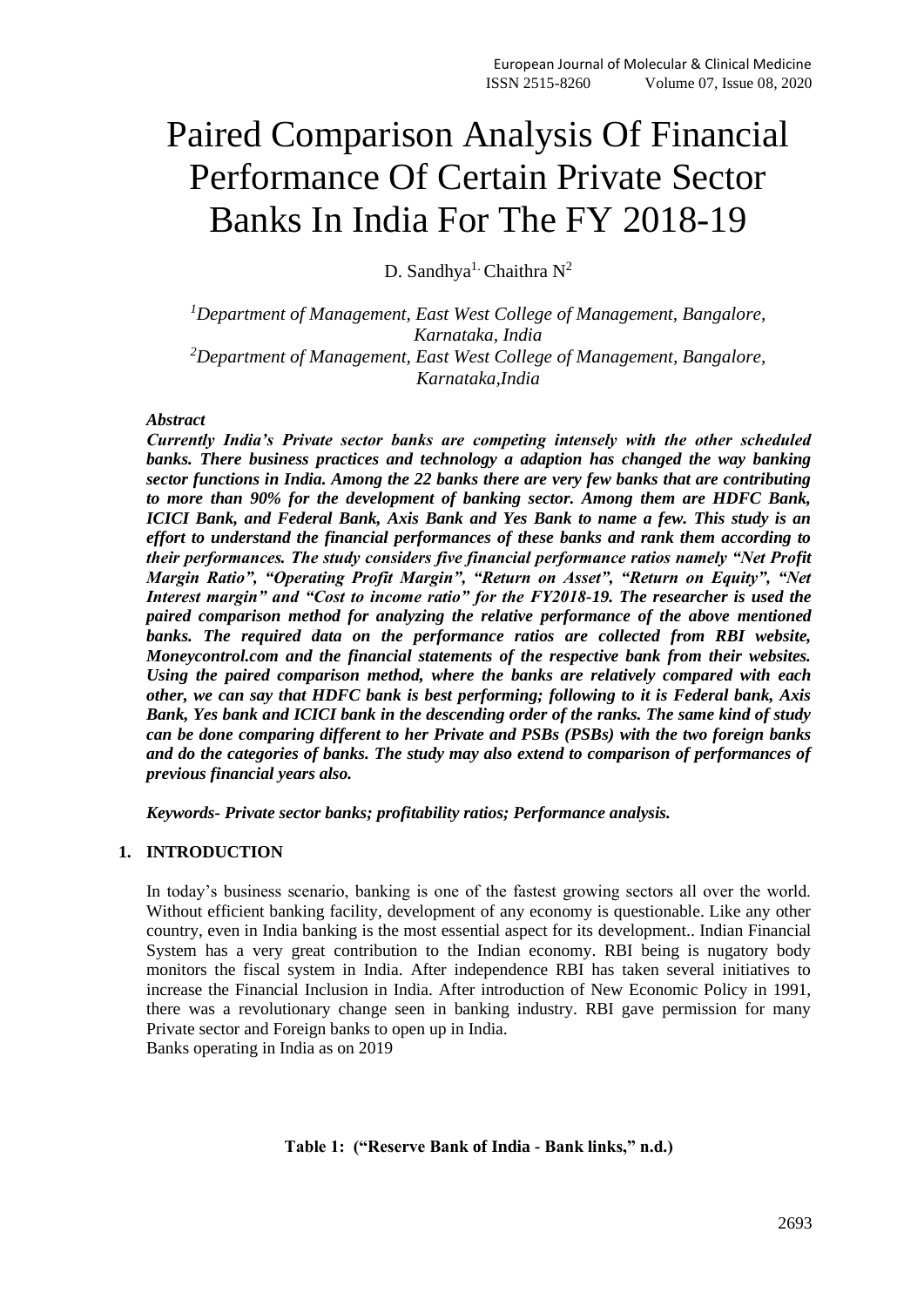| <b>Bank Groups</b>              | Number       |
|---------------------------------|--------------|
|                                 | <b>Banks</b> |
| <b>Private Sector Banks</b>     | 22           |
| <b>PSBs</b>                     | 20           |
| Local Area Banks                | 3            |
| <b>Small Finance Banks</b>      | 10           |
| <b>Payment Banks</b>            |              |
| Financial Institutions<br>1n    |              |
| India                           |              |
| <b>Regional and Rural Banks</b> | 45           |
| Foreign Banks                   |              |

Introduction of new Private sector banks and to an extent, introduction of foreign banks has changed the functioning of Banks totally. The private sector banks are having a critical role in improving the Indian economy. They are in a competition with the PSBs and old generation Private sector banks in demanding them also to adopt the advance technological setup within them. Private Banks are contributing with high degree of professional approach in functioning, creating positive competition, boosting foreign investment, supporting to access foreign capital markets, bringing in Innovation for enhanced performance. Private Banks have introduced various new and advanced technologies in the banking services. Therefore, private sector banks lead the other banks in various new fields like induction of computerized operations, plastic card business, ATM and CDM services, online banking etc.

Nowadays, investors and other stake holders are very keen on the bank performance and there is an extensive scope of indicators in the financial reports to evaluate financial performance. Hence this study focuses to analyze the financial performances of few selected Private sector Banks in India by using paired comparison analysis as a tool.

# **2. Review of Literature**

- (Dhanabhakyam&Karthick,2016): The paper aims to' compare and evaluate the performances of selected Public and Private sector banks in India'. The main aim is to an alyse the 'profitability and liquidity position' of PSB sand Private sector banks. The study was purely based on secondary data. The period of the study was for 10 years (2005-2015). 5 banks of each type are considered for the study. The researcher uses the Ratio Analysis tool namely 'Profitability ratio, Liquidity ratio and investor's valuation ratio' to measure the performances, also uses descriptive statistical tools like mean, Standard Deviation and CV. The findings of the study indicate that the Indian Private sector banks better than PSBs in their performance. There searcher includes that the banks should satisfy their customers by creating friendly customer environment.
- (Singh, 2016): The study was conducted to 'evaluate the financial performance of Private sector banks using CAMEL model'. There searcher chose the top banks for analysis. The study was for 5 years (2010-15). The secondary sources were used to collect the data. Banks were ranked in ascending order based on the parameters of individual bank by calculating mean and also composite Ranking of banks was done to analyse the data. The study reveals that HDFC Bank is excellent in performance and is ranked 1<sup>st</sup> among other banks. The researcher concluded that Indus land and Axis bank performance on CAMEL component was also good.
- (Karne, n.d.)(2017): The researcher aims to 'analyse the financial performance of selected Private sector Banks in India using Profitability Ratios'. The private sector banks considered for the study was Axis bank, ICICI bank, Kotak Mahindra Bank, Karur Vysya Bank, Yes Bank and the period of the study was for 5 years (2012-2016). The data was collected by secondary sources. The researcher concludes that the private sector banks are seen to be moderately superior.
- (Pinto & Al-shawesh, n.d.) (2018): The research was conducted to 'analyse the performance of Private sector banks'. The study is done to compare the ICICI bank performance with other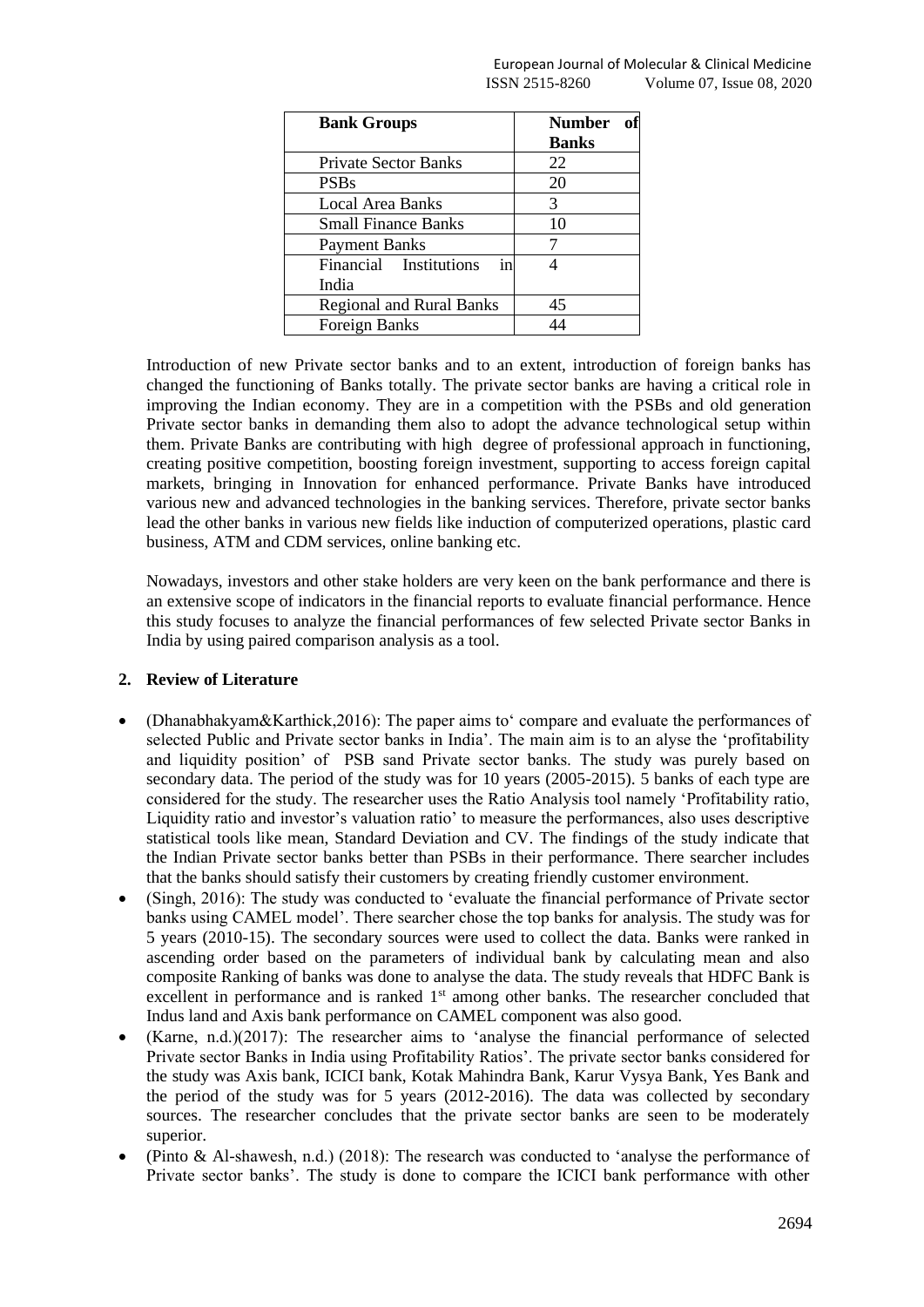banks in the private sector. The other banks considered for the study was Axis, HDFC and Kotak Mahindra. The period of the study was 5 Years (2012-13to 2016-17). The data was collected through secondary sources. The various ratios considered for the study was 'Net Profit Margin', 'Interest spread', 'return of net worth', 'Total assets turnover ratio', 'Credit deposit ratio', 'return on assets', 'Liquid assets to demand deposit' and 'cash deposit ratio'. The statistical tools used for the study was mean, Variance and ANOVA. The findings of the study revealed that ICICI bank has achieved a better position with positive if faiences in comparison with select Private sector Banks in India.

• (Koley, 2019): The research was to 'analyse the performance and financial position of public and private sector banks'. The study was comparative on SBI and HDFC bank. The main purpose of the study was to analyse the performance and to examine whether there exist any significant differences in their performances. The data was collected through secondary sources. The period of the study is 5 years (2014-2018). To assess the financial strength CAMEL model was used and also descriptive analysis tools like mean, T test was also used to analyze the data. The parameters considered for the study was 'Asset quality', 'Capital adequacy', 'Management efficiency', 'earnings ability' and 'liquidity'. It was found that HDFC bank has higher results for all ratios. It was inferred that HDFC bank was in a higher position than SBI bank in terms of liquidity.

Research gap: From the above reviews, attempts are made by researchers to analyze and evaluate the financial performance of few top Private sector banks and also comparing it with PSBs by using various evaluation tools like 'ratio analysis', 'CAMEL model and descriptive analytical tools. But there is no work done on analysis of performance using Paired comparison method by considering different banks in India. Hence the present study tries to analyze the performance of selected private sector banks by considering 5 key performance ratios as parameters using paired comparison method of analysis for the financial year 2018- 19.

# **3. Company Profile**

The following are the Private Sector Banks considered for the study for the FY 2018-19.

| Name<br>of<br>the<br>bank | Head<br>Quarters | Establishe<br>d year | N <sub>0</sub><br>οf<br>branches<br>on<br><b>as</b><br>2019 | N <sub>0</sub><br>of<br>employ<br>ees<br>as<br>on<br>2019 | of<br>N <sub>0</sub><br>ATM's<br>as on 2019 |
|---------------------------|------------------|----------------------|-------------------------------------------------------------|-----------------------------------------------------------|---------------------------------------------|
| <b>ICICI</b>              | Mumbail          | 1994                 | 4882                                                        | 84992                                                     | 15101                                       |
| <b>HDFC</b>               | Mumbail          | 1994                 | 4014                                                        | 104154                                                    | 12160                                       |
| Federal                   | Kochi            | 1931                 | 1251                                                        | 12295                                                     | 1516                                        |
| Axis                      | Mumbail          | 1993                 | 4094                                                        | 61940                                                     | $11800+$                                    |
| Yes                       | Mumbai           | 2004                 | 1122                                                        | 18238                                                     | 1220                                        |

("Top 10 Private Banks in India 2020 by RBI," n.d.)

Source: Banks websites

# **4. Objectives of the Study**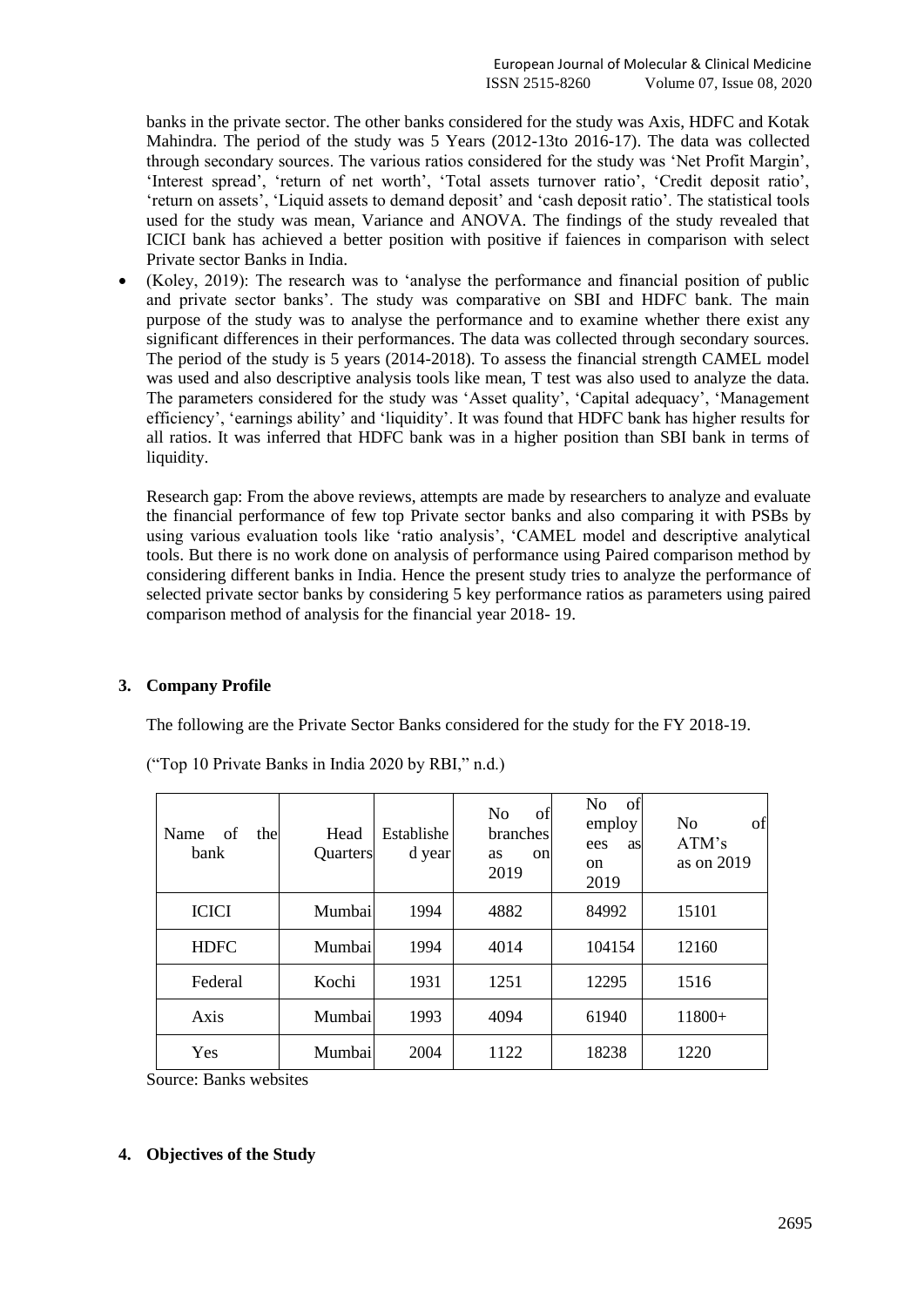- To study the financial performances of private sector banks chosen.
- To identify the banks based on their financial performances.
- To provide an insight to the investors, customers and other interested stake holders for any business decisions in the banks considered for the study.

# **5. Scope of the Study**

- This paper covers only five Private Sector banks in India namely ICICI Bank, HDFC Bank, Federal Bank, Axis Bank and Yes Bank.
- The study considers 5 performance ratios namely, "Net Profit Margin Ratio", "Operating Profit Margin","ReturnonAsset","ReturnonEquity","NetInterestMargin"and"Costtoincomeratio" The study considers the performances of the banks for the FY2018-19
- The study uses Paired Comparison method for analyzing and evaluating the performances of the banks

# **6. Research Methodology**

The effort is to analyze the financial performance of the private sector banks considered for the study for the FY 2018-19 and rank them based on their performances.

# **Research Design**:

The research is descriptive and analytical which is based on secondary data.

**Samples:** The study includes 5 Private sector banks in India for the year FY 2018-19 namely HDFC Bank, ICICI Bank, Federal Bank, Axis Bank and Yes Bank.

# **Data Collection**:

Secondary sources are used to collect the required data for the study. To mention a few sources, RBI, Moneycontrol.com and websites of various private sector banks considered for the study.

# **Tool used for analysis is Paired Comparison Analysis**:

Paired Comparison Method is a simple and economical HR tool used for evaluating the performance of an employee, team or an Organization in comparison with others. It outlines the values and compares them to each other. It helps to work out the position of one person Oran organization relative to one another. In this study we have the banks for comparison relative to one another. It's sometimes hard to identify the best performer when the values are different and varied. When all the banks are compared with each other it is easy to identify the position of one bank against the other banks. This helps to identify the critical issues to solve. It also makes easy to set priorities of issues to resolve. The tool is mostly useful when the data available does not help in arriving at a right decision. It is also useful to compared is similar, particular data, for example, if the relative importance of competencies and ability to perform need to be checked in seams in the process of Recruitment. In this study this tool is used for assessing the relative position of different banks. It's especially helpful where preferences are vague, where the banks are to an extent different in some aspects, where evaluation becomes subjective, or where there is tough completion among themselves. This is an efficient tool that helps comparison of one bank against all others, and helps to show the differences in factors chosen in the study.

The following steps are followed to use this tool for comparing the performances of the banks.

- A Paired comparison work sheet is drawn along with the score sheet for every ratio against which the banks are being compared.
- A list of all of the banks that needs to be compared is made and every bank has been assigned a letter.

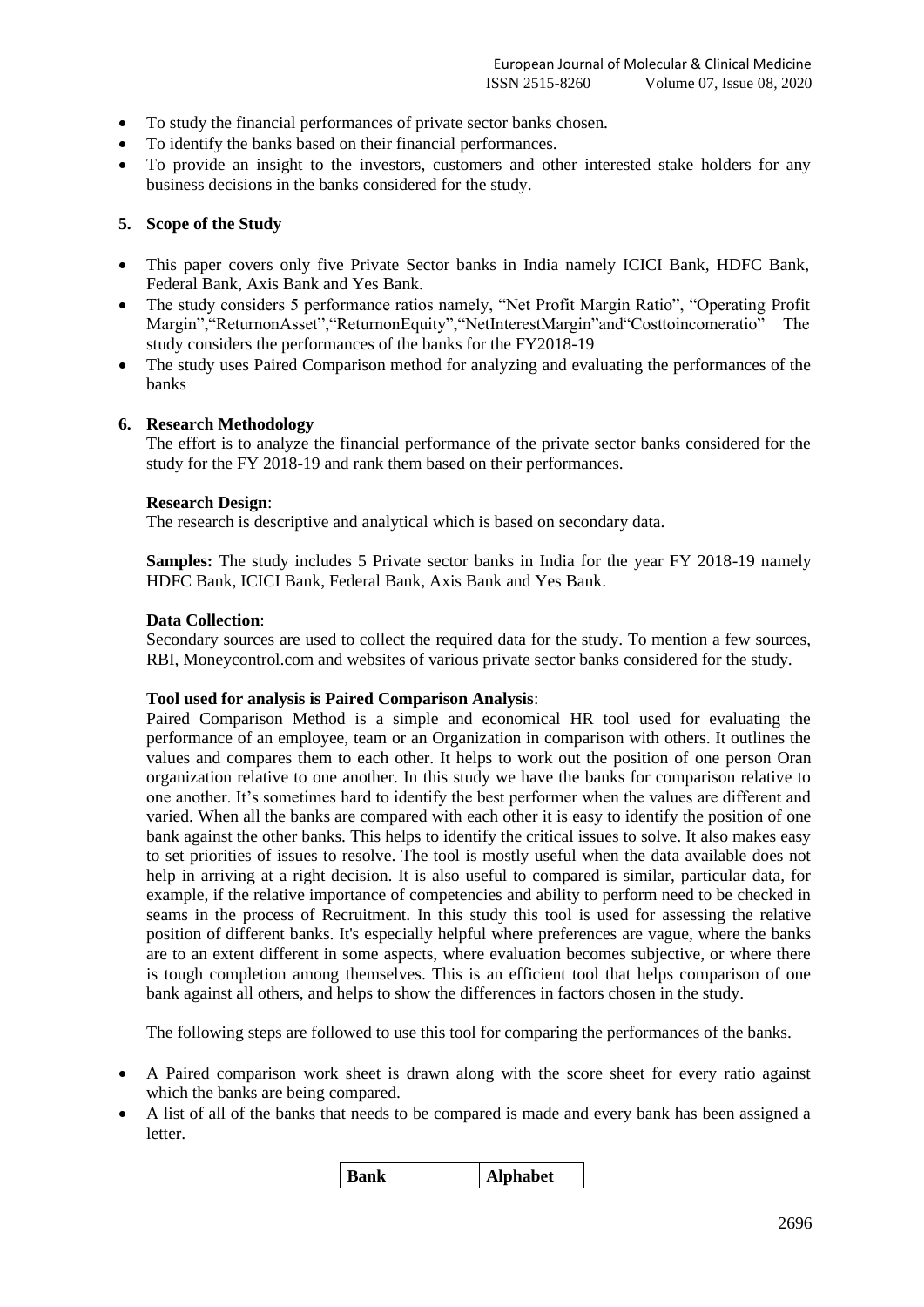| 'ICICI Bank'   |   |
|----------------|---|
| 'HDFC Bank'    | H |
| 'Federal Bank' | F |
| 'Axis Bank'    |   |
| 'Yes Bank'     |   |

• Banks are marked as both the row and column headings on the worksheet. This is to compare banks with one-another easily. On the table, where the cells are comparing a bank with itself are blocked out. The cells on the table where duplicating a comparison happens, even those cells are also blocked out. This ensures that comparisons are made only once. The total number of comparisons can be calculated by using the formula

Total Number of Comparisons/appraisals=  $n (n-1)/2$ .

Here n= total number of banks considered for comparison.

 In this paper, there are 5 banks that are considered. The performance of each bank is considered against the other 4 banks forever criteria/Ratio. Hencen  $=$  5 and the total number of comparisons would be  $5(5-1)/2=$ 

10comparisons.

- In each of the blank cells, the banks are compared against row and column. Decision is taken on which of the two banks is with a higher/major importance and the letter allocated of the performing bank is written in the cell.
- The difference in performance between the banks is recorded, running from zero (no difference to same importance) to two (major difference)

| <b>IMPORTANCE</b>    | <b>RATI</b><br>NG |
|----------------------|-------------------|
| Minor Difference     |                   |
| Medium<br>Difference |                   |
| Major Difference     |                   |

- Finally, the results are consolidated by adding up the values for each of the banks. The total score of each bank is converted into percentage. In few places the scores are manually adjusted to round it off to bring it to100%.
- After to telling the overall scores of various criteria considered, banks are ranked according the final scores. Rank1 is obtained by the bank which gets the highest score and the last rank is obtained by the bank with the least score.
- A. Limitations of the study
- The study is limited to only Private sector banks in India.
- The study considers only five Private sector banks in India
- The study analyses the performance of the select banks only for the FY2018-19
- The study uses 5 performance ratios to analyze the bank's performance.
- The study uses paired comparison method to analyze the financial performance of the banks.

# **7. Analysis and Interpretation**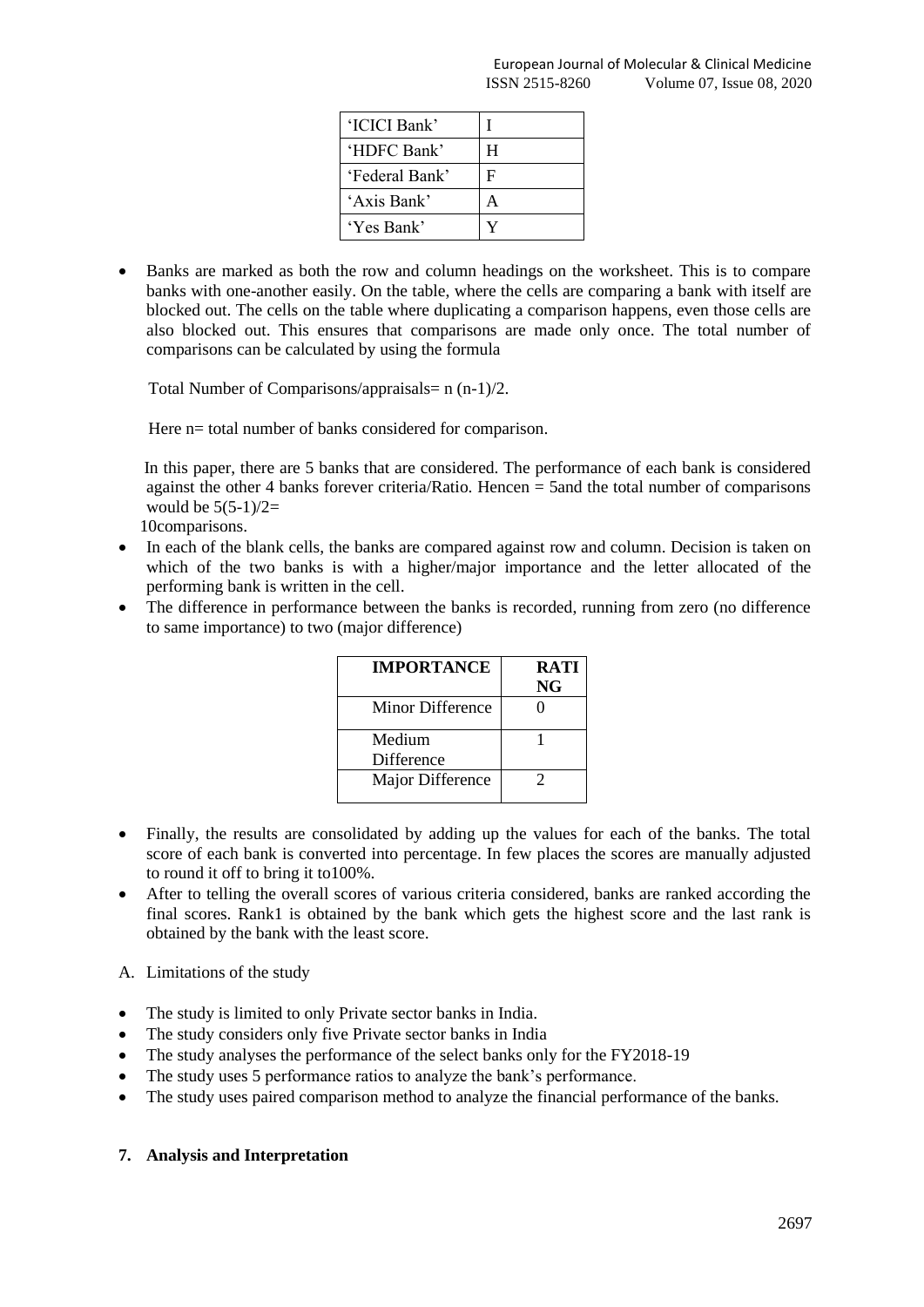Key Performance Ratios for the year 2019-20 that are considered for the study is based on which the analysis of the performances of the banks are observed are:

# • **"Net Profit Margin Ratio"(NPM):**

It is the percentage of net profit to the revenue earned during a particular period. NPM Ratio also specifies the proportion of sales revenue which translates into net profit. Greater the value of NPM value better the bank generates the revenue and convert it into profits. Hence greater the NPM better is the bank performance.

# • **"Operating Profit MarginRatio"(OPM):**

It is the ratio of operating profit (PBIT to the revenue earned during a period in percentage. Normally, a higher operating profit margin is needed as it reflects greater potential to generate profits and reasonable if any increase in competition or costs experienced.

# • **"Returnon Assets Ratio"(ROA):**

It is an indicator of how profitable a company is in comparison to its total assets. ROA gives an idea on efficiency of a company's management in using its assets to generate earnings. Higher the ROA more is the asset efficiency. Hence higher the ROA better is the performance of the bank.

# • **"Returnon Equity Ratio"(ROE):**

It is a very important profit ability ratio that issued to measure the company's income that is returned as shareholders' equity. It measures the profitability of a company with regard to shareholders' equity. The higher the ROE, the more efficient and organization is at generating income and growth from its equity. Hence higher the value of ROE better is the performance of the bank.

# • **"Net Interest Margin Ratio" (NIM):**

NIM ratio measures the profit a company because of the investing deeds to its total investing assets measured in percentage. This ratio analyzes the investment decisions and track the profitability of lending operations of a company. This way companies can adjust their lending system to maximize profitability. NIM is an indicator of a bank's profitability and growth. It reveals banks' earning in interest on its loans Vs payment of interest on deposits. Hence higher the value of NIM better is the performance of the bank.

# • **"Cost to Income Ratio" (COI):**

This shows the relation between income and cost. This ratio helps in analyzing banking stocks. It gives clarity of how efficiently is the bank performing. Cost Income ratio is inversely proportional to bank profitability. The lower a bank's COI, the more efficiently a bank is operating, the outcome of which is the increased profitability. On the other hand, if cost raises, profitability decreases.

| <b>Bank/Ratios</b>   | <b>NPM</b><br>$(\%)$ | <b>OPM</b><br>$(\%)$ | <b>ROA</b><br>$(\%)$ | <b>ROE</b><br>$(\%)$ | <b>NIM</b> | <b>CTI</b> |
|----------------------|----------------------|----------------------|----------------------|----------------------|------------|------------|
| 'ICICI Bank'         | 5.3                  | $-17.58$             | 0.34                 | 3.19                 | 2.8        | 48.9       |
| <b>HDFC</b><br>Bank' | 21.29                | 3.48                 | 1.69                 | 14.12                | 3.87       | 38.4       |
| 'Federal<br>Bank'    | 10.89                | $-0.93$              | 0.78                 | 9.37                 | 2.62       | 33.5       |
| 'Axis Bank'          | 8.5                  | $-15.37$             | 0.58                 | 7.01                 | 2.71       | 44.2       |

*Banks and value of Ratios considered for the study*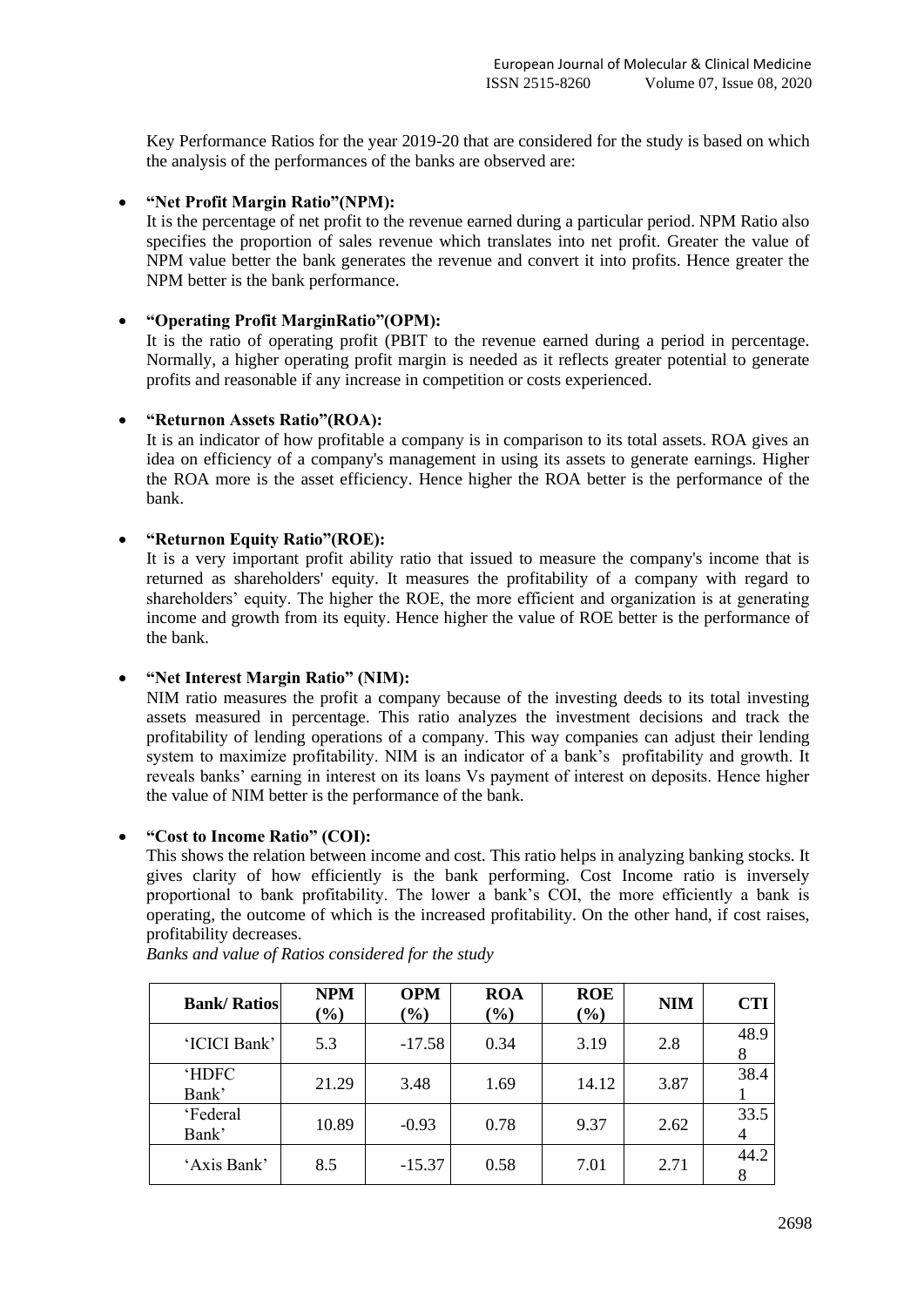| 'Yes<br>Bank <sup>*</sup> | J.O | $\sim$ $\sim$<br>9.08<br>-5 | 0.45 | 30 <sup>°</sup> | $\overline{\phantom{0}}$<br>ا ن | ⌒~<br>$\cup$ . $\cup$ |
|---------------------------|-----|-----------------------------|------|-----------------|---------------------------------|-----------------------|
|---------------------------|-----|-----------------------------|------|-----------------|---------------------------------|-----------------------|

**Source: Moneycontrol.com**

|  | Table No 1: Performance indicator Ratings and Values of Net Profit Margin Ratio |  |  |  |
|--|---------------------------------------------------------------------------------|--|--|--|
|  |                                                                                 |  |  |  |

| <b>IMPORTANC</b> | <b>RATI</b> | <b>VALUES</b>   |
|------------------|-------------|-----------------|
| E                | <b>NG</b>   |                 |
| Minor            |             | 5.3 to 10.60    |
| Difference       |             |                 |
| Medium           |             | $10.61 - 15.91$ |
| Difference       |             |                 |
| Major            |             | 15.92 - 21.29   |
| Difference       |             |                 |

**Analysis:** Table helps us understand that Net Profit Margin Ratio of various banks selected for the study ranges from 5.3% to 21.29%. These values are divided into 3 scales with a rating of 0,1and 2. Rating of 0 is given to the banks with a minor or no difference consisting arrange of values from 5.3 to 10.60, rating of 1 is assigned to banks with medium difference with arrange of values between10.61to15.91andratingof 2 is given with a major difference with a range of values between 15.92 to 21.29percent.

| Table No 2: Paired Comparison analysis and score of Banks on Net Profit Margin |  |  |  |  |  |
|--------------------------------------------------------------------------------|--|--|--|--|--|
|--------------------------------------------------------------------------------|--|--|--|--|--|

| <b>Banks</b> | H     | F     | A     |       | <b>Banks</b> | Score | Percentage |
|--------------|-------|-------|-------|-------|--------------|-------|------------|
|              | $B-2$ | $C-1$ | $D-0$ | $E-0$ |              |       |            |
| H            |       | $B-2$ | $B-2$ | $B-2$ | H            |       | 66.67      |
| F            |       |       | $C-1$ | $C-1$ | $\mathbf F$  | ⌒     | 25         |
| A            |       |       |       | $D-1$ | A            |       | 8.33       |
| $\mathbf v$  |       |       |       |       | $\mathbf{v}$ |       |            |

# **Interpretation:**

The score sheet explains that Bank A with a score of 0 and a percentage of 0%, Bank B with a score of 8 and a percentage of 66.67%, Bank C with a Score of 3 and a percentage of 25% and Bank D is with a score of 1 and percentage of 8.33% and Bank E is with a score and percentage of0.

|  | Table No 3: Performance indicator Ratings and Values of Operating Profit Margin Ratio |  |  |  |
|--|---------------------------------------------------------------------------------------|--|--|--|
|  |                                                                                       |  |  |  |

| <b>IMPORTANCE</b> | <b>RATI</b> | <b>VALUES</b>     |
|-------------------|-------------|-------------------|
|                   | NG          |                   |
| Minor Difference  |             | $-17.58$ to       |
|                   |             | 10.46             |
| Medium            |             | $-10.45$ to       |
| <b>Difference</b> |             | 3.34              |
| Major Difference  |             | $-3.33$ To $3.48$ |
|                   |             |                   |

# **Analysis:**

From the above table it can be understood that Operating Profit Margin Ratio of various banks selected for the study ranges from-17.58% to +3.48%. These values are divided into 3 scales with a rating of 0, 1 and 2. Rating of 0 is given to the banks with a minor or no difference consisting a range of values from-17.58to-10.46%, rating of 1 is given to banks with medium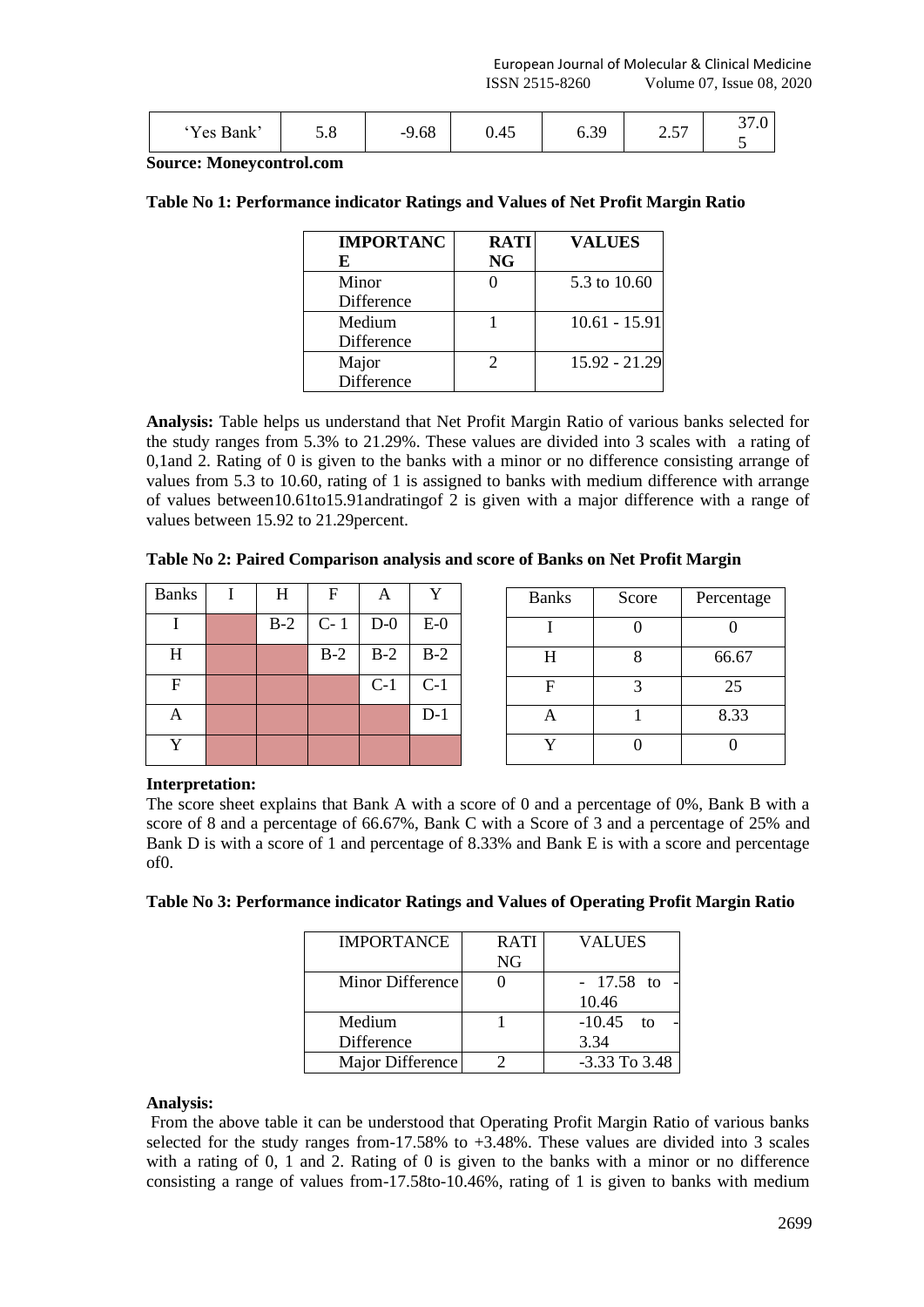difference with arrange of values between -10.45to-3.34% and rating of 2 is given with a major difference with arrange of values between-3.33to +3.48%.

| $\rm Ba$                         | $H_{\rm}$     | ${\bf F}$     | $\mathbf{A}$     | $\mathbf Y$    |
|----------------------------------|---------------|---------------|------------------|----------------|
| $\ensuremath{\text{n}}\xspace k$ |               |               |                  |                |
| $\mathbf S$                      |               |               |                  |                |
| $\bf I$                          | $\, {\bf B}$  | $\mathsf{C}$  | $\mathbf D$      | ${\bf E}$      |
|                                  |               |               |                  |                |
|                                  | $\frac{1}{2}$ | $\mathbf 1$   | $\boldsymbol{0}$ | $\mathbf{1}$   |
| $\rm H$                          |               | $\bf{B}$      | $\bf{B}$         | $\bf{B}$       |
|                                  |               |               |                  |                |
|                                  |               | $\frac{1}{2}$ | $\overline{c}$   | $\frac{1}{2}$  |
| ${\bf F}$                        |               |               | $\mathbf C$      | $\overline{C}$ |
|                                  |               |               |                  |                |
|                                  |               |               | $\overline{2}$   | $\frac{1}{2}$  |
| $\boldsymbol{\mathsf{A}}$        |               |               |                  | E              |
|                                  |               |               |                  |                |
|                                  |               |               |                  | $\mathbf{1}$   |
| $\mathbf Y$                      |               |               |                  |                |

|                                         | Table No 4: Paired Comparison analysis and Score Sheet of Banks on |
|-----------------------------------------|--------------------------------------------------------------------|
| <b>Operating Profit Margin of banks</b> |                                                                    |

# Banks | Total | Percentage  $I \begin{array}{|c|c|c|c|c|} \hline 0 & 0 & 0 \\ \hline \end{array}$ H | 8 | 53.33 F | 5 | 33.33 A 0 0  $Y \begin{array}{|c|c|c|c|c|} \hline 2 & 13.33 \\ \hline \end{array}$

# **Interpretation:**

The score sheet explains that Bank A with ascore of 0 and a percentage of 0%, Bank B with ascore of 6 and a percentage of 40%, Bank C with a Score of 5 and a percentage of 33.33% and Bank D is with a score of 2 and percentage of 13.33% and Bank E is with a score of 2 and a percentage of 13.34% (rounded off to make it hundred%).

|  |  |  |  |  |  | Table No 5: Performance indicator Ratings and Values of Return on Asset Ratio |
|--|--|--|--|--|--|-------------------------------------------------------------------------------|
|--|--|--|--|--|--|-------------------------------------------------------------------------------|

| <b>IMPORTANCE</b>    | <b>RATI</b><br>NG | <b>VALUES</b>           |
|----------------------|-------------------|-------------------------|
| Minor<br>Difference  |                   | $0.34 \text{ to } 0.79$ |
| Medium<br>Difference |                   | 0.80 to 1.25            |
| Major<br>Difference  |                   | 1.26 to 1.69            |

# **Analysis:**

From the above table it can be understood that Return on Asset Ratio of various banks selected for the study ranges from 0.34 to1.69%. These values are divided into 3 scales with a rating of 0,1and 2, Rating of 0 is given to the banks with a minor or no difference consisting a range of values from 0.34 to 0.79%, rating of 1 is given to banks with medium difference with a range of values between 0.80 to 1.25%and rating of 2 is given with a major difference with a range of values between 1.26 to1.69%.

#### **Table No 6: Paired Comparison analysis and score sheet of banks on Return on Asset**

| Bank | Tota | Percentag |
|------|------|-----------|
| s    |      | e         |
|      |      |           |
| H    | 8    | 100       |
| F    |      |           |
|      |      |           |
|      |      |           |

2700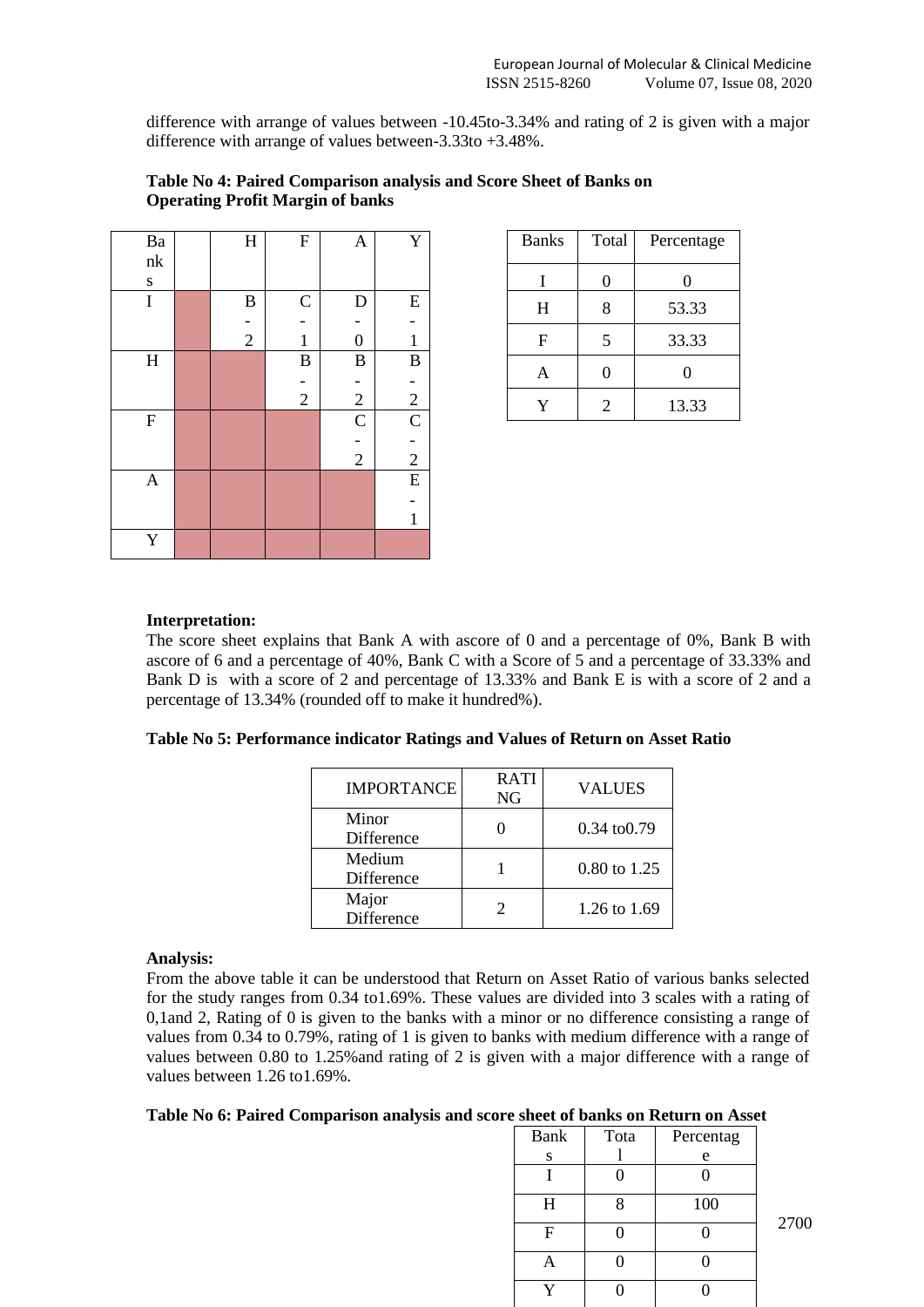| <b>Banks</b> | H     | $\mathbf F$ | A     | Y     |
|--------------|-------|-------------|-------|-------|
|              | $B-2$ | $C-0$       | $D-0$ | $E-0$ |
| H            |       | $B-2$       | $B-2$ | $B-2$ |
| $\mathbf F$  |       |             | $C-0$ | $C-0$ |
| A            |       |             |       | $D-0$ |
|              |       |             |       |       |

**Interpretation:** The score sheet explains that Bank A with a score of 0 and a percentage of 0%, Bank B with a score of 8 and a percentage of 100%, Bank C, Bank D and Bank E with a Score of 0 and a percentage of 0%

| <b>IMPORTANC</b><br>E | <b>RATI</b><br>NG | <b>VALUES</b>        |
|-----------------------|-------------------|----------------------|
| Minor<br>Difference   |                   | 3.19 to 6.83         |
| Medium<br>Difference  |                   | 6.84 to 10.48        |
| Major<br>Difference   |                   | 10.49<br>to<br>14.12 |

| Table No 7: Performance indicator Ratings and Values of Return on Equity |  |  |  |
|--------------------------------------------------------------------------|--|--|--|
|                                                                          |  |  |  |

**Analysis:** From the above table it can be understood that Return on Equity Ratio of various banks selected for the study ranges from 3.19 to 14.12 %. These values are divided into 3 scales with a rating of 0, 1 and 2, Rating of 0 is given to the banks with a minor or no difference consisting a range of values from 3.19to 6.83%, rating of 1 is given to banks with medium difference with a range of values between 6.84 to 10.48%and rating of 2 is given with a major difference with a range of values between 10.49 to14.12%.

| <b>Banks</b> | $\bf{I}$ | H     | F     | A     | Y     | Bank | Tota           | Percentag |
|--------------|----------|-------|-------|-------|-------|------|----------------|-----------|
|              |          | $B-2$ | $C-1$ | $D-1$ | $E-0$ | S    |                | e         |
|              |          |       |       |       |       |      | $\theta$       |           |
| H            |          |       | $B-2$ | $B-2$ | $B-2$ | H    | 8              | 61.53     |
| $\mathbf{F}$ |          |       |       | $C-1$ | $C-1$ | F    | 3              | 23.07     |
| A            |          |       |       |       | $D-1$ | A    | 2              | 15.40     |
| Y            |          |       |       |       |       | Y    | $\overline{0}$ | $\Omega$  |
|              |          |       |       |       |       |      |                |           |

**Interpretation:** The score sheet explains that Bank A with a score of 0 and a percentage of 0%, Bank B with a score of 8 and a percentage of 61.53%, Bank C with a Score of 3 and a percentage of 23.07% and Bank D is with a score of 2 and percentage of 15.40% and Bank E is with a score of 0 and a percentage of 0%

**Table No 9: Performance indicator Ratings and Values of Net Interest Margin**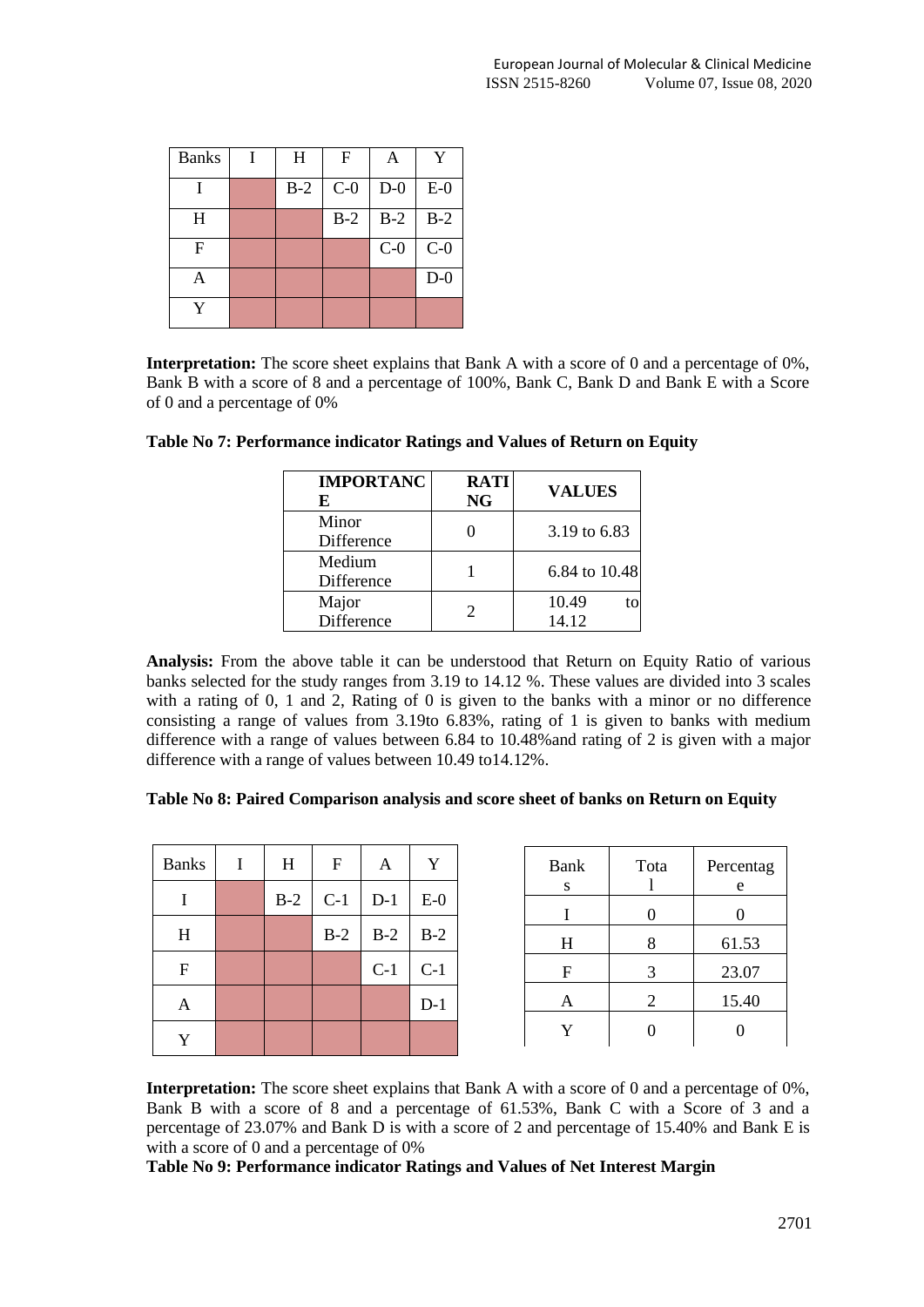| <b>IMPORTANC</b><br>E | <b>RATI</b><br><b>NG</b> | <b>VALUES</b> |
|-----------------------|--------------------------|---------------|
| Minor<br>Difference   |                          | $2.57$ to 3   |
| Medium<br>Difference  |                          | 3.01<br>3.44  |
| Major<br>Difference   |                          | 3.45<br>3.87  |

**Analysis:** Table explains that Net interest Margin Ratio of various banks selected for the study ranges from 2,57 to 3.87 These values are divided into 3 scales with a rating of 0, 1 and 2, Rating of 0 is given to the banks with a minor or no difference consisting a range of values from 2,57 to 3,44, rating of 1 is given to banks with medium difference with a range of values between 3.01 to 3.44 and rating of 2 is given with a major difference with a range of values between 3.45to3.87.

**Table No 10: Paired Comparison analysis and score sheet of banks on Net Interest Margin ratio**

| <b>Banks</b> | I | H     | $\mathbf F$ | A     | Y     |
|--------------|---|-------|-------------|-------|-------|
|              |   |       |             |       |       |
| I            |   | $B-2$ | $A-0$       | $A-0$ | $A-0$ |
| H            |   |       | $B-2$       | $B-2$ | $B-2$ |
| $\mathbf F$  |   |       |             | $D-0$ | $C-0$ |
| Α            |   |       |             |       | $D-0$ |
| Y            |   |       |             |       |       |

| <b>Banks</b> | Total | Percentage |
|--------------|-------|------------|
|              |       |            |
| H            | 8     | 100        |
| F            | ∩     | 0          |
| A            | 0     | O          |
|              |       |            |

# **Interpretation:**

The score sheet explains that Bank A with a score of 0 and a percentage of 0%, Bank B with a score of 8 and a percentage of 100%, Bank C, Bank D and Bank E with a Score of 0 and a percentage of 0%

|  |  |  | Table No 11: Performance indicator Ratings and Values of Cost to Income Ratio |
|--|--|--|-------------------------------------------------------------------------------|
|  |  |  |                                                                               |

| <b>IMPORTANCE</b>    | <b>RATI</b><br>NG | <b>VALUES</b>  |    |
|----------------------|-------------------|----------------|----|
| Minor<br>Difference  |                   | 48.98<br>43.83 | to |
| Medium<br>Difference |                   | 43.83<br>38.69 | to |
| Major<br>Difference  |                   | 38.68<br>33.54 | to |

**Analysis:** Table explains that Cost to Income Ratio of various banks selected for the study ranges from 33.54% to 48.98%. These values are divided into 3 scales with a rating of 0,1and 2. As the values of CIM are inversely proportional to the performance, Rating of 0 is given to the banks with a major difference consisting a range of values from 48.98 to 43.83%, rating of 1 is given to banks with medium difference with a range of values between 43.83 to 38.69%and rating of 2 is given with a minor or no difference with a range of values between 38.68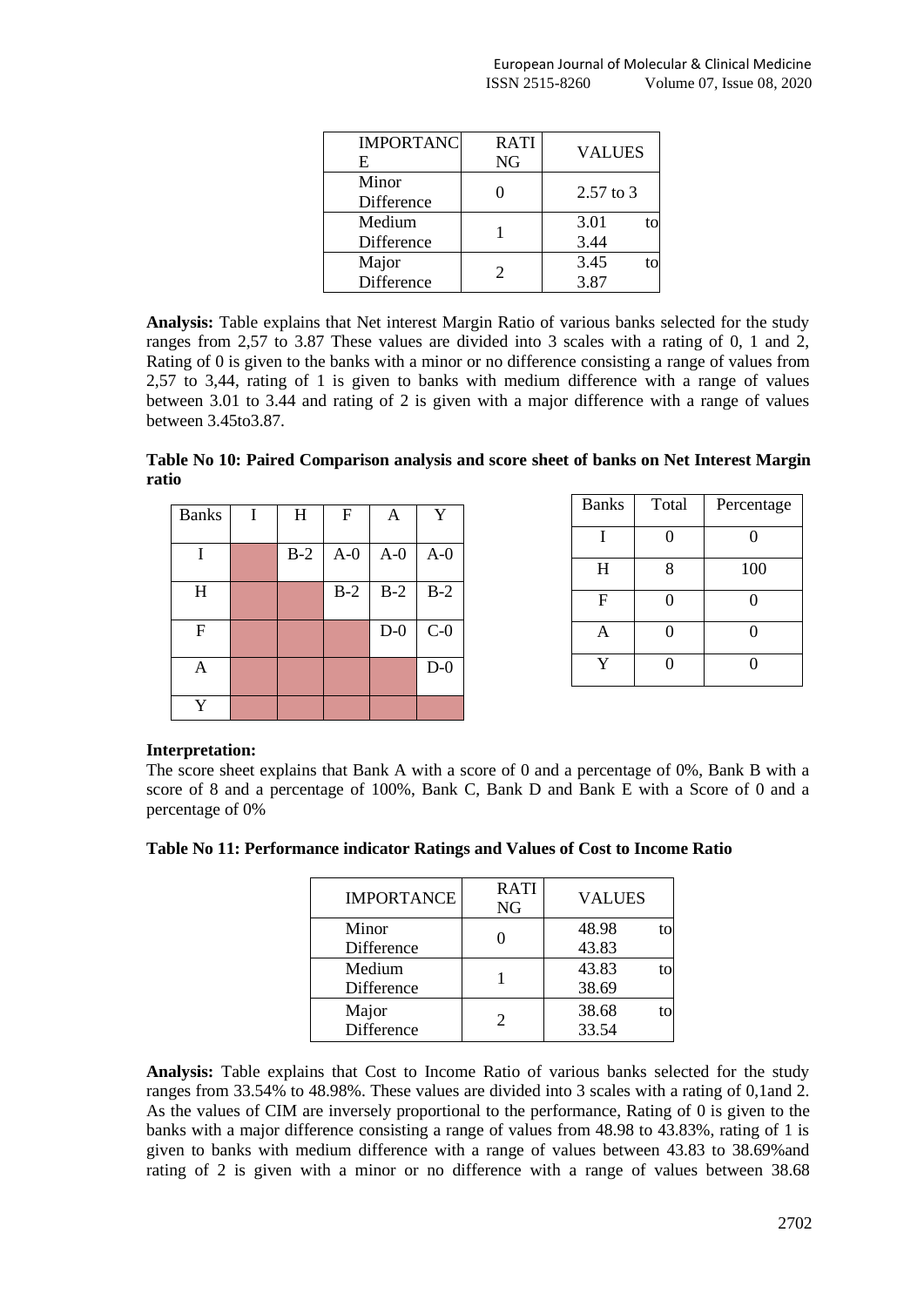to33.54%.

| <b>Banks</b> | I | H     | F     | A     | Y     | <b>Banks</b> | Total          | Percentage |
|--------------|---|-------|-------|-------|-------|--------------|----------------|------------|
|              |   | $B-2$ | $C-2$ | $D-0$ | $E-2$ |              | 0              |            |
| $H_{\rm}$    |   |       | $C-2$ | $B-2$ | $E-0$ | H            | $\overline{4}$ | 25         |
| F            |   |       |       | $C-2$ | $C-2$ | F            | 8              | 50         |
| A            |   |       |       |       | $E-2$ | A            |                | 0          |
| Y            |   |       |       |       |       | Y            | 4              | 25         |

**Table No 12: Paired Comparison analysis and score sheet of banks on Cost to Income ratio**

Interpretation: The score sheet explains that Bank A with a score of 0 and a percentage of 0 % ,Bank B with a score of 8 and a percentage of 61.53%, Bank C with a Score of 3 and a percentage of 23.07% and Bank D is with a score of 2 and percentage of 15.40% and Bank E is with a score of 0 and a percentage of 0%

**Table no 13: Consolidated table of Scores of various Performance ratios of Private sector banks**

| Bank/<br>Ratio<br>wise<br><b>Ranks</b> | <b>NPM</b><br>(%) | <b>OPM</b><br>$(\%)$ | <b>ROA</b><br>$(\%)$ | <b>ROE</b><br>(%) | N <sub>I</sub><br>M | <b>CT</b><br>I   | Tot<br>al<br>Sco<br>re | Fi<br>na<br>$\bf R$<br>an<br>$\bf k$ |
|----------------------------------------|-------------------|----------------------|----------------------|-------------------|---------------------|------------------|------------------------|--------------------------------------|
| <b>'ICICI</b><br>Bank'                 | $\boldsymbol{0}$  | $\boldsymbol{0}$     | $\mathbf{0}$         | $\boldsymbol{0}$  | $\boldsymbol{0}$    | $\boldsymbol{0}$ | $\boldsymbol{0}$       | 5                                    |
| <b>HDFC</b><br>Bank'                   | 8                 | 8                    | 8                    | 8                 | 8                   | $\overline{4}$   | 44                     | 1                                    |
| 'Federal<br>Bank'                      | 3                 | 5                    | $\mathbf{0}$         | 3                 | $\boldsymbol{0}$    | 8                | 19                     | $\overline{2}$                       |
| 'Axis<br>Bank'                         | 1                 | $\boldsymbol{0}$     | $\mathbf{0}$         | $\overline{2}$    | $\boldsymbol{0}$    | $\boldsymbol{0}$ | 3                      | $\overline{\mathbf{4}}$              |
| 'Yes<br>Bank'                          | $\boldsymbol{0}$  | $\overline{2}$       | $\overline{0}$       | $\mathbf{0}$      | $\boldsymbol{0}$    | $\overline{4}$   | 6                      | 3                                    |

The above table explains the overall scores of each bank considered for the study using the paired comparison Analysis tool for comparing the performances of banks.

- The Net Profit Ratio is used to measure the bank's ability to generate revenue into profits. HDFC bank scores are high with 8 points having NPR of 21.29% followed by Federal bank (3 points) with 10.89%, Axis Bank (1 point) with 8.5%, Yes bank and ICICI bank scores doesn't make much difference with 5.8% and 5.3% respectively. Hence Yes Bank and ICICI bank must concentrate on Net profit to increase their performances.
- Operating Profit margin reflects the percentage of profit a bank produces from its operations. HDFC bank scores are high with 8 points with a positive percentage of 3.48 followed by federal bank with-0.93%, Yes Bank (-9.68), Axis Bank (-15.37) and ICICI bank (-17.58) where it doesn't make much differences when compared among themselves.
- The Return on Assets ratio is used to measure the profitability of the banks. HDFC banks with a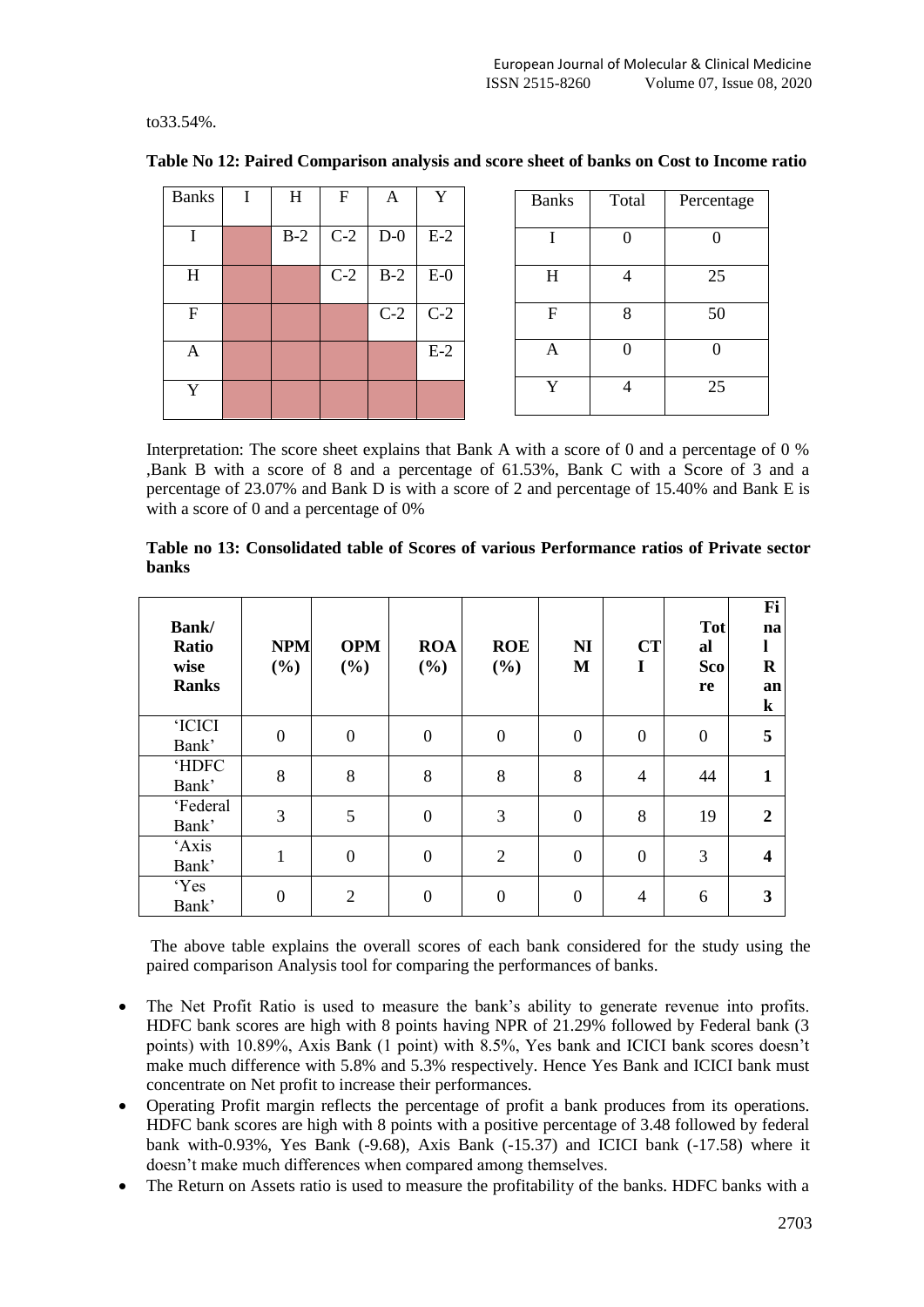high point of 8 having 1.69% of ROA ,followed by federal Bank (0.78), Axis bank (7.01) Yes Bank (0.45) and ICICI bank (0.34) doesn't make much differences in their performances based on Return on Assets.

- Return on Equity measures the efficiency of the banks management in generating income from equity financing. HDFC banks scores high with 8 points having 14.12% of ROE followed by Federal Bank (9.37%), Axis bank (7.01%), and Yes Bank (6.39%) with a least difference and ICICI bank (3.19) must concentrate on ROE to enhance the Performance when compared to other banks.
- Net Interest Margin ratio measures the amount of money that bank earns through interest on loans compared to amount of interest it pays on deposits it is understood from the table that again H DFC bank is earning more money having a score of 8 points and NIM of 3.87 and other banks compared doesn't make much differences in NIM. Therefore, the banks are advised to concentrate on NIM to increase their performances.
- Cost to income Ratio measures the relation between the income and the cost involved in acquiring that income. It has an inverse relationship on performance. From the table it is understood that federal banks scores are high with 8 point s having least CIR (33.54) ,followed by Yes bank (37.05), HDFC bank (38.41%), Axis Bank (44.28) and ICICI bank (45.98). therefore, when comparing Axis Bank and ICICI bank must take care on CIR to increase their performances.

According to the scores obtained by the various banks considered for the study, when ranks are assigned.

| Rank                 | Bank              |
|----------------------|-------------------|
| 1 <sup>st</sup> Rank | <b>HDFC</b> Bank  |
| $2nd$ Rank           | Federal Bank      |
| $3rd$ Rank           | Yes Bank          |
| $4th$ Rank           | Axis Bank         |
| 5 <sup>th</sup> Rank | <b>ICICI</b> Bank |

These ranks are given to the banks after analyzing their performances using Paired Comparison Analysis. According to this method ,the banks are compared in pairs and performance Is compared between a pair of banks. It is mutually exhaustive in nature and hence we get to understand the performance of each bank more detailed under each criteria / performance ratio considered for the study. It is observed that HDFC bank is performing better when compared to other banks considered for the study. And ICICI bank with a least performance having a  $5<sup>th</sup>$  rank when compared to other banks in the study. When we look at the total score Yes bank, Axis Bank and ICICI banks does not make major differences on their Performances.

# **8. CONCLUSION**

When observed bank wise, HDFC Bank has all ratio indices better than the other banks compared in the study. Hence it stands first in the list. Federal bank is showing a good performance next to HDFC bank according to the ratio of NPM, OPM, ROE and CTI. It needs to improve itself in ROA and NIM. Hence it has taken fourth place in the study. Yes Bank indicates a good performance in OPM and CTI but needs improvement in performance in NPM, ROA, ROE and ROM in comparison to other banks in study except OPM. Still it occupies third place among the banks considered for the study. Axis Bank is showing a positive indication in NPM, OPM and ROE. The bank needs to improvise its ROA, NIM and CTI when compared to other banks. Hence it takes the fourth place among the banks considered for the study. ICICI bank is low in all ratios considered in the study when compared to the other banks of the study. Hence it stands at the last in the list.

To conclude it is very obvious that contribution of private sector banks is very beneficial to Indian economy and most of the credit goes to the exemplary performance shown by HDFC Bank, ICICI Bank, Federal Bank, Axis bank and other private sector banks. It is for sure that with this kind of enhanced performance and growth of the private sector banks, India is able to